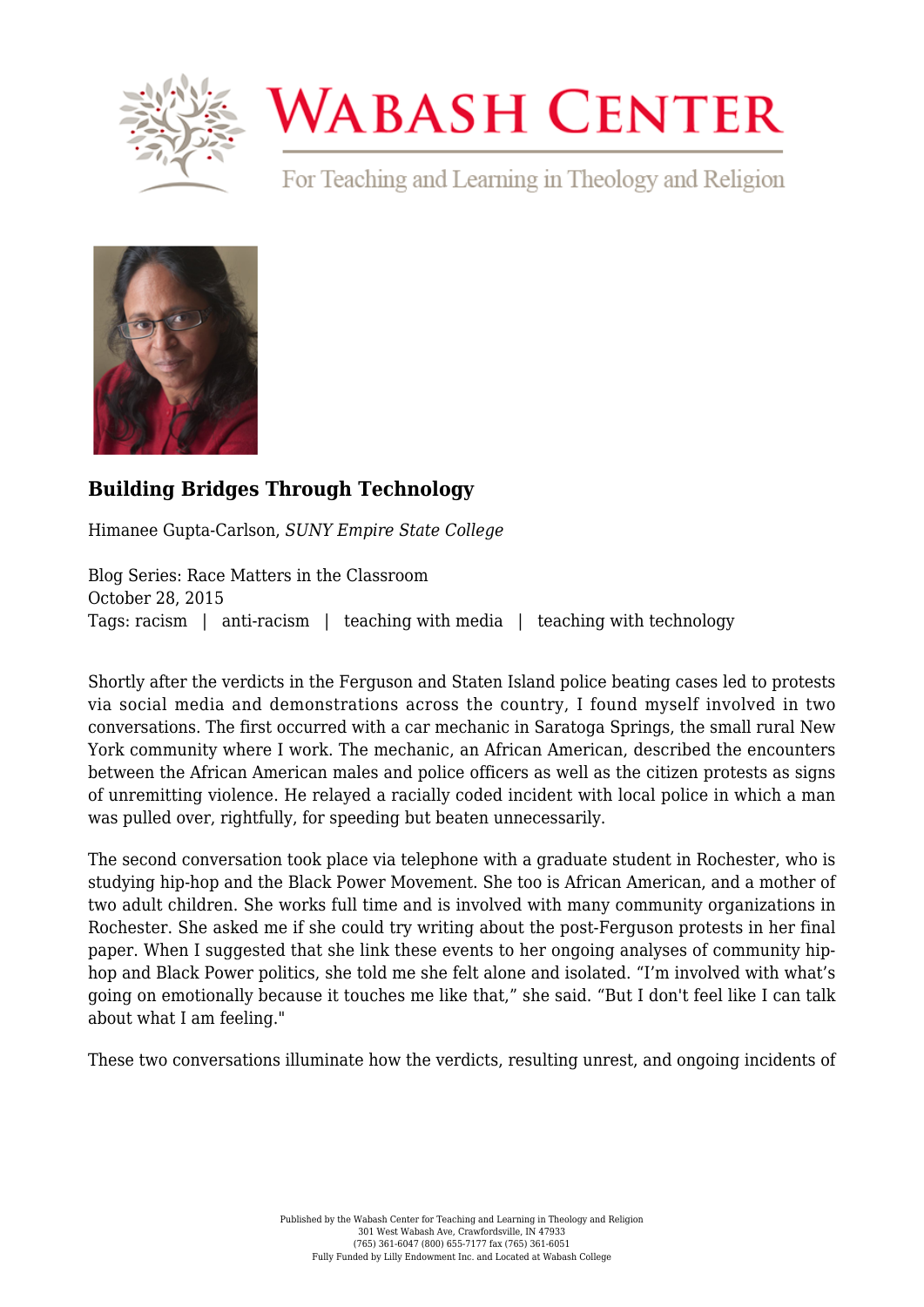police officer violence against African Americans have provoked emotions that cannot find an easy articulation in an increasingly racially polarized space. They also speak to the loneliness that people of color face as a result of residing in communities off the beaten path of America's metropolises. These smaller, often more rural communities tend to be predominantly white. While persons of color might live in such communities peacefully, public discourses on race in their immediate localities might discourage them from speaking out. As a person of color who grew up in a similar kind of community as the one in which I now teach, I decided to reach out to a handful of colleagues in hopes of initiating a dialogue on the verdicts and the violence. I hoped that such a dialogue might help students in the college community as well as members of the communities that the college serves build relationships among themselves and create a safe space for learning as well as support.

The result was the Forum on Race and Policing, a plenary featuring a faculty moderator and five panelists, one of whom was the Rochester student. The plenary took place via videoconferencing equipment that the college uses for faculty, professional staff, and administrative meetings. For one of the first times in the college's history, we used the technology to bring students and community members together in a mission of learning through conversation.



To understand the uniqueness of our project, it helps to know a little about our college. Empire State College is a 45-year-old college for adult learners, with no central campus. Students complete degrees through individualized studies, study groups, and weekend residency based programs in centers and units across New York State as well as through online courses. Students and faculty interact via e-mail, online course shells, telephone, and Skype. Often, they never meet face-to-face. The communal billboards, coffee shops, and student centers of a more traditional campus are replaced by e-mail blasts and individualized electronic interactions between students and their instructors and adviser. In a sense, students and faculty are like the people of color in the off-the-beaten paths communities described earlier – isolated in their work and their thoughts.